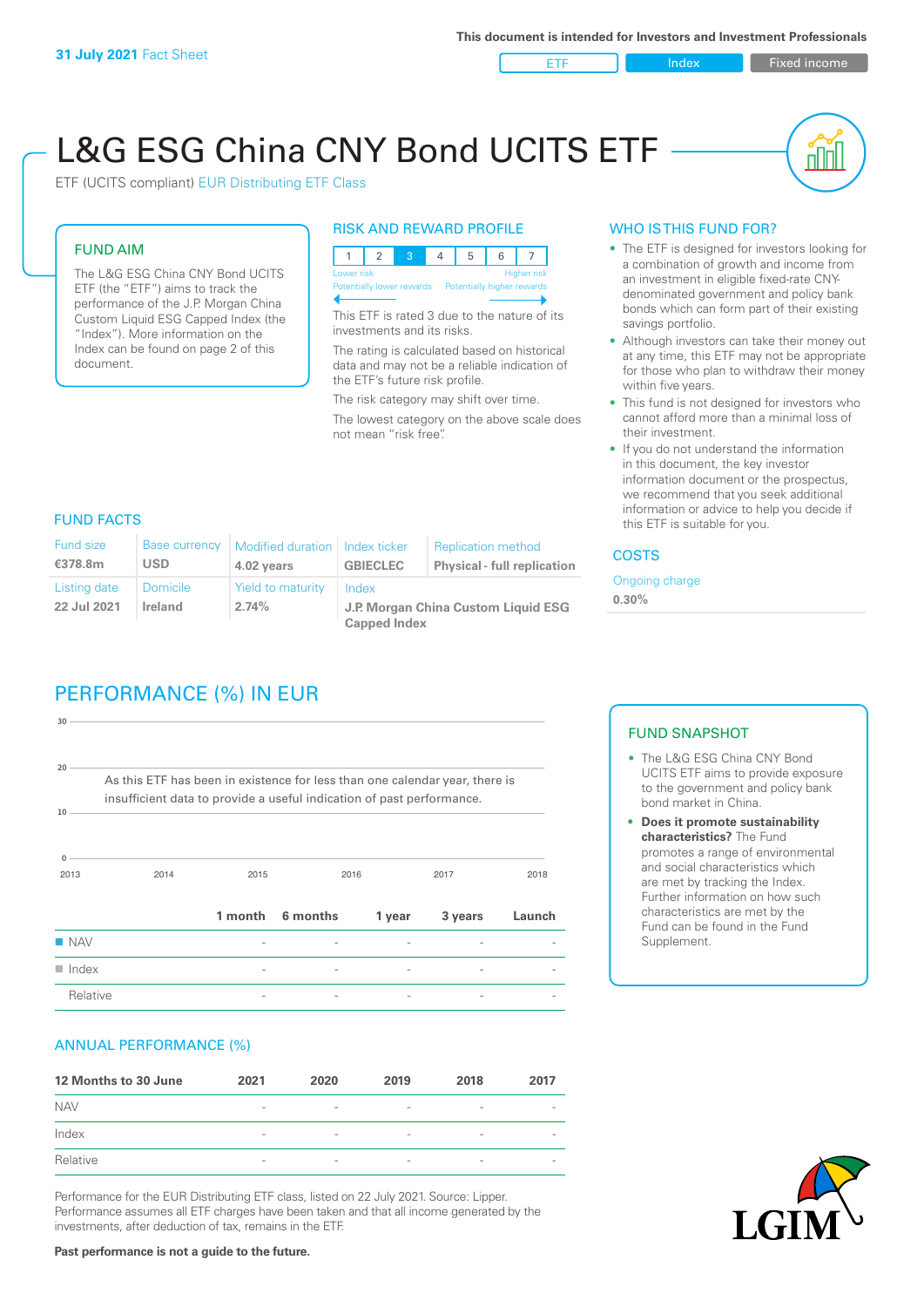# L&G ESG China CNY Bond UCITS ETF

ETF (UCITS compliant) EUR Distributing ETF Class

## PORTFOLIO BREAKDOWN

All data source LGIM unless otherwise stated. Totals may not sum due to rounding. In order to minimise transaction costs, the Fund will not always own all the assets that constitute the index and on occasion it will own assets that are not in the index. The number of fund holdings can also differ from the index due to corporate events and proxy holdings.

|                     |       |                                              |              | Top 10 holdings 19.3%<br>Rest of portfolio 80.7%<br>No. of holdings in ETF 159<br>No. of constituents in Index 162                                                                                   |                                                                    |  |
|---------------------|-------|----------------------------------------------|--------------|------------------------------------------------------------------------------------------------------------------------------------------------------------------------------------------------------|--------------------------------------------------------------------|--|
| <b>CURRENCY (%)</b> |       | <b>YEARSTO MATURITY (%)</b>                  |              | TOP 10 HOLDINGS (%)                                                                                                                                                                                  |                                                                    |  |
| ■ CNY               | 100.0 | $\blacksquare$ 0 - 5 Years<br>• 5 - 10 Years | 61.8<br>38.2 | China 3.02% 2025<br>China 2.85% 2027<br>China 3.28% 2027<br>China 2.68% 2030<br>China 1.99% 2025<br>China 3.27% 2030<br>China 2.88% 2023<br>China 3.29% 2029<br>China 3.25% 2026<br>China 2.36% 2023 | 2.1<br>2.1<br>2.1<br>2.0<br>2.0<br>1.9<br>1.9<br>1.9<br>1.7<br>1.6 |  |
|                     |       | <b>COUNTRY (%)</b><br>China                  | 100.0        |                                                                                                                                                                                                      |                                                                    |  |
|                     |       |                                              |              |                                                                                                                                                                                                      |                                                                    |  |

### INDEX DESCRIPTION

The Index aims to track the performance of eligible fixed-rate, bullet, CNY-denominated government and policy bank bonds. The index applies an ESG scoring and screening methodology to tilt toward issuers ranked higher on ESG criteria, and to underweight issuers that rank lower.

#### INDEX FUND MANAGEMENT TEAM



The Index Fund Management team comprises 25 fund managers, supported by two analysts. Management oversight is provided by the Global Head of Index Funds. The team has average industry experience of 15 years, of which seven years has been at LGIM, and is focused on achieving the equally important objectives of close tracking and maximising returns.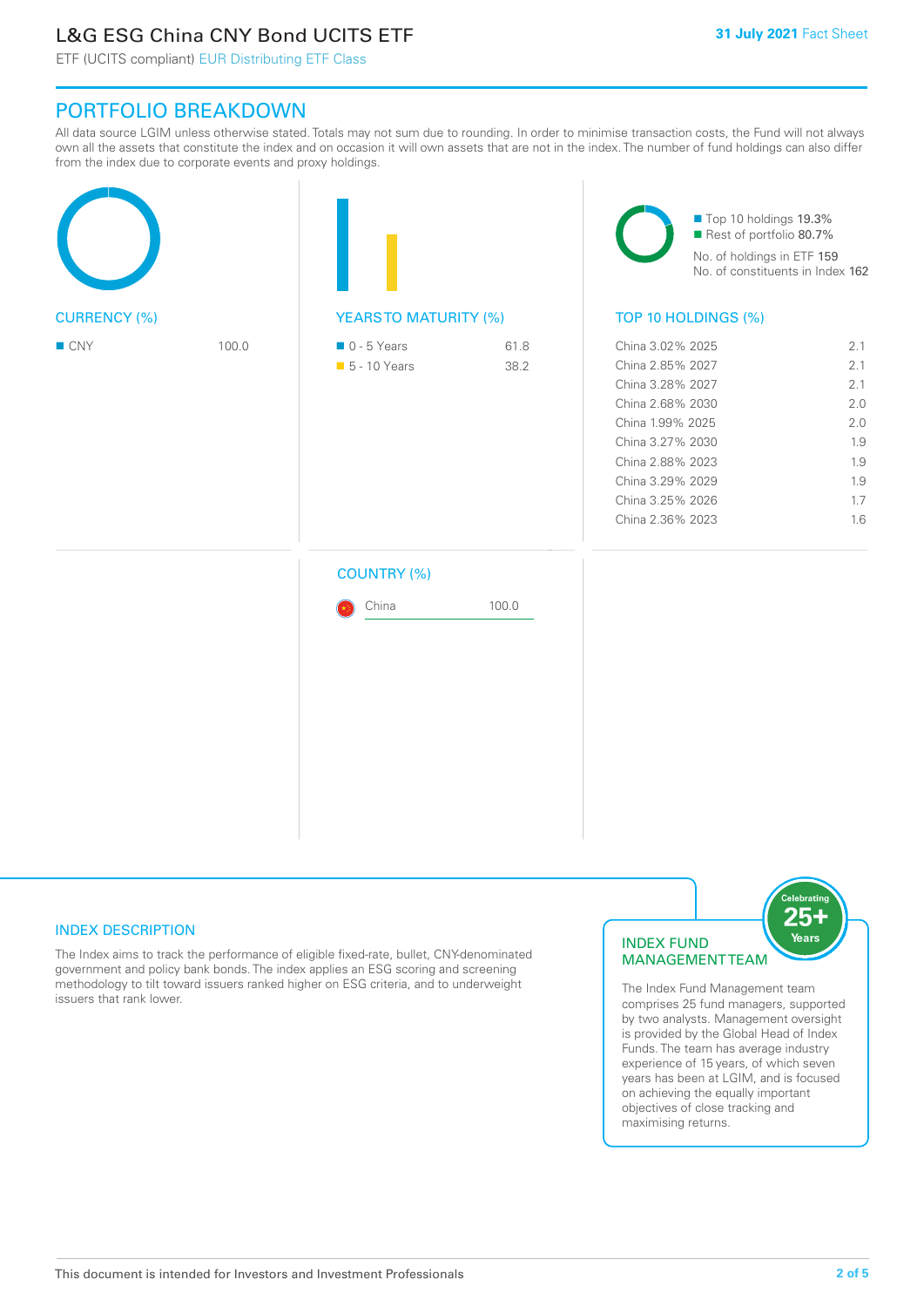# L&G ESG China CNY Bond UCITS ETF

ETF (UCITS compliant) EUR Distributing ETF Class

#### KEY RISKS

- The value of an investment and any income taken from it is not guaranteed and can go down as well as up; you may not get back the amount you originally invested.
- An investment in the ETF involves a significant degree of risk. Any decision to invest should be based on the information contained in the relevant prospectus. Prospective investors should obtain their own independent accounting, tax and legal advice and should consult their own professional advisers to ascertain the suitability of the ETF as an investment.
- Investing in emerging market government and policy bank bonds will expose the ETF to any political, social and economic instability in the relevant countries. Investing in the Chinese Interbank Bond Market via Bond Connect is subject to regulatory risk. The governing rules and regulations of this regime may be subject to change with minimal notice and have the potential to be applied retrospectively. Any suspension imposed by the Chinese authorities on the trading of securities via Bond Connect would have adverse implications for the acquisition and disposition of the ETF's assets.
- Changes to interest rates will have a significant impact on bond prices and the ETF's value.
- If a bond issuer fails to make scheduled coupon payments or fails to repay the principal amount of a bond at maturity (i.e. is in "default"), this may significantly impact the ETF's value.
- Bond markets can be "illiquid" (i.e. have limited trading activity) which may mean that the ETF is not able to buy and sell bonds at fair prices.
- Third party service providers (such as counterparties entering into financial derivative instruments with the ETF or the ETF's depositary) may go bankrupt and fail to pay money due to the ETF or return property belonging to the ETF.
- If the Index provider stops calculating the Index or if the ETF's license to track the Index is terminated, the ETF may have to be closed.
- It may not always be possible to buy and sell ETF shares on a stock exchange or at prices closely reflecting the NAV.
- There is no capital guarantee or protection on the value of the ETF. Investors can lose all the capital invested in the ETF.
- Please refer to the "Risk Factors" section of the Issuer's Prospectus and the Fund Supplement.

For mo[re inf](https://www.lgimetf.com/)ormation, please refer to the key investor information document on our website M

#### TRADING INFORMATION

| Exchange       | <b>Currency ISIN</b> |              | <b>SEDOL</b> | <b>Ticker Bloomberg</b> |
|----------------|----------------------|--------------|--------------|-------------------------|
| Deutsche Börse | <b>FUR</b>           | IE000F472DU7 |              | BNR4R26 DRGE DRGE GY    |

The currency shown is the trading currency of the listing.



#### SPOTLIGHT ON LEGAL & GENERAL INVESTMENT MANAGEMENT

We are one of Europe's largest asset managers and a major global investor, with assets under management of £1,278.9 billion (as at 31 December 2020). We work with a wide range of global clients, including pension schemes, sovereign wealth funds, fund distributors and retail investors.

Source: LGIM internal data as at 31 December 2020. The AUM disclosed aggregates the assets managed by LGIM in the UK, LGIMA in the US and LGIM Asia in Hong Kong. The AUM includes the value of securities and derivatives positions.

### COUNTRY REGISTRATION



**OR** United Kingdom

#### AVAILABILITY

| ISA eligible                    | Yes |
|---------------------------------|-----|
| SIPP eligible                   | Yes |
| <b>UK Fund Reporting Status</b> | Yes |

#### TO FIND OUT MORE

Visit **lgimetf.com**



Call **0345 070 8684**



Lines are open Monday to Friday 8.30am to 6.00pm. We may record and monitor calls. Call charges will vary.

#### **Index Disclaimer**

Information has been obtained from sources believed to be reliable but J.P. Morgan does not warrant its completeness or accuracy. The Index is used with permission. The Index may not be copied, used, or distributed without J.P. Morgan's prior written approval. Copyright 2021, J.P. Morgan Chase & Co. All rights reserved.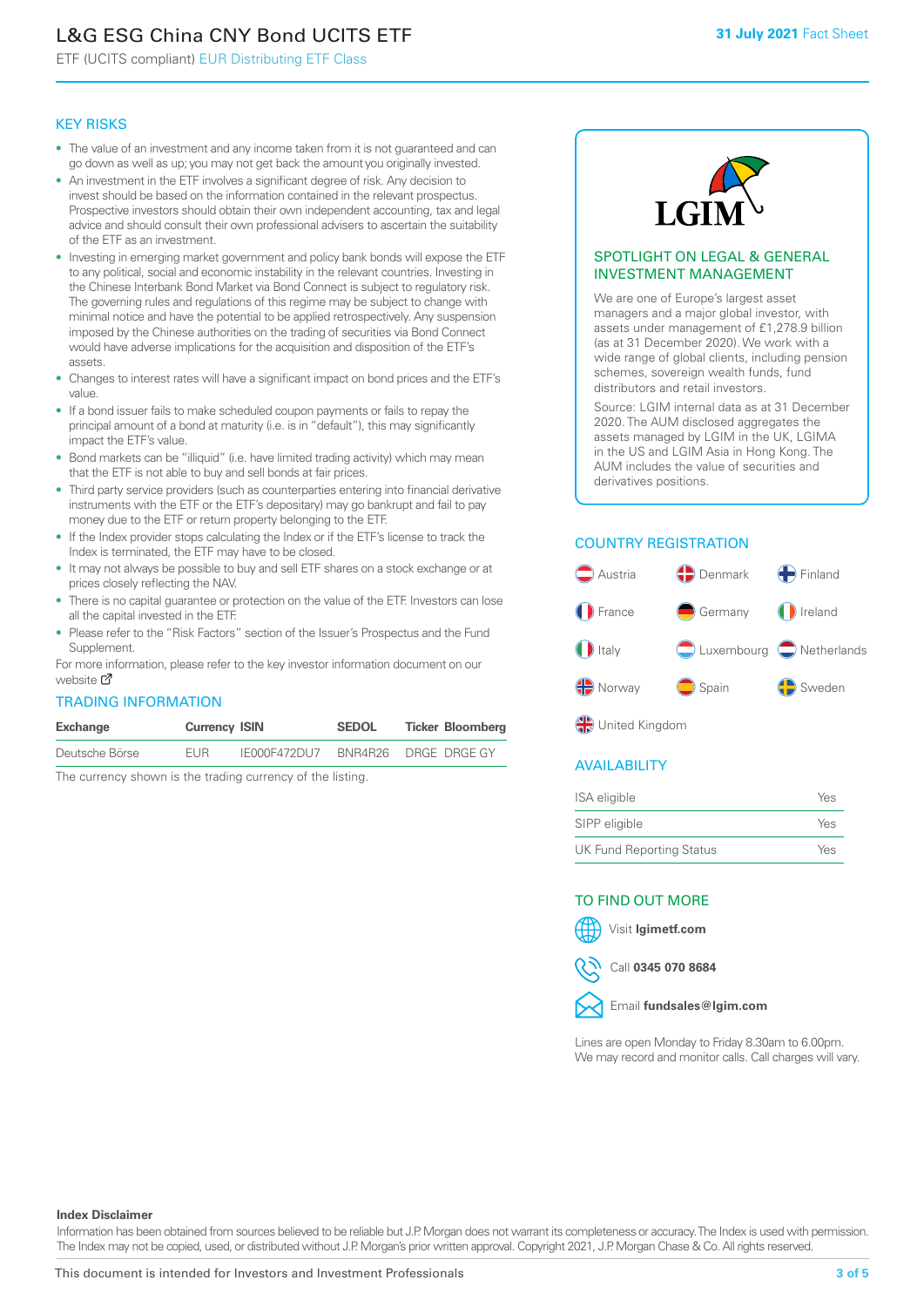# L&G ESG China CNY Bond UCITS ETF

ETF (UCITS compliant) EUR Distributing ETF Class

#### **Important Information**

A copy of the English version of the prospectus of the Fund is available on LGIM Fund Centre and may also be obtained from Legal & General Investment Management, 2 Dublin Landings, Office 1-W-131, North Dock, Dublin 1, Ireland. Where required under national rules, the key investor information document will also be available in the local language of the relevant EEA Member State. A summary of investor rights associated with an investment in the Fund shall be available from www. lgim.com/investor\_rights

We are also obliged to disclose that the Management Company has the right to terminate the arrangements made for marketing.

A decision may be taken at any time to terminate the arrangements made for the marketing of the Fund in any EEA Member State in which it is currently marketed. In such circumstances, Shareholders in the affected EEA Member State will be notified of this decision and will be provided with the opportunity to redeem their shareholding in the Fund free of any charges or deductions for at least 30 working days from the date of such notification.

This is a marketing communication. Please refer to the prospectus of the Fund and to the KIID before making any final investment decisions.

**In the United Kingdom and outside the European Economic Area,** this document is issued by Legal & General Investment Management Limited, authorised and regulated by the Financial Conduct Authority, No. 119272. Registered in England and Wales No. 02091894 with registered office at One Coleman Street, London, EC2R 5AA.

**In the European Economic Area,** this document is issued by LGIM Managers (Europe) Limited, authorised by the Central Bank of Ireland as a UCITS management company (pursuant to European Communities (Undertakings for Collective Investment in Transferable Securities) Regulations, 2011 (S.I. No. 352 of 2011), as amended) and as an alternative investment fund manager with "top up" permissions which enable the firm to carry out certain additional MiFID investment services (pursuant to the European Union (Alternative Investment Fund Managers) Regulations 2013 (S.I. No. 257 of 2013), as amended). Registered in Ireland with the Companies Registration Office (No. 609677). Registered Office: 70 Sir John Rogerson's Quay, Dublin, 2, Ireland. Regulated by the Central Bank of Ireland (No. C173733).

LGIM Managers (Europe) Limited operates a branch network in the European Economic Area, which is subject to supervision by the Central Bank of Ireland. In Italy, the branch office of LGIM Managers (Europe) Limited is subject to limited supervision by the Commissione Nazionale per le società e la Borsa ("CONSOB") and is registered with Banca d'Italia (no. 23978.0) with registered office at Via Uberto Visconti di Modrone, 15, 20122 Milan, (Companies' Register no. MI - 2557936). In Germany, the branch office of LGIM Managers (Europe) Limited is subject to limited supervision by the German Federal Financial Supervisory Authority ("BaFin"). In the Netherlands, the branch office of LGIM Managers (Europe) Limited is subject to limited supervision by the Dutch Authority for the Financial Markets ("AFM") and it is included in the register held by the AFM and registered with the trade register of the Chamber of Commerce under number 74481231. Details about the full extent of our relevant authorisations and permissions are available from us upon request. For further information on our products (including the product prospectuses), please visit our website.

The shares (the "Shares") discussed in this document are issued in relation to the relevant sub-fund (or share class(es) thereof) described in this document (together, the "Fund").

Copyright © 2021 Legal & General. This document is subject to copyright. Any unauthorised use is strictly prohibited. All rights are reserved.

**No investment advice:** We are required to clarify that we are not acting for you in any way in relation to the investment or investment activity to which this document relates. In particular, we will not provide any investment services to you and or advise you on the merits of, or make any recommendation to you in relation to, the terms of any transaction. None of our representatives are authorised to behave in any way which would lead you to believe otherwise. We are not, therefore, responsible for providing you with the protections afforded to some of our clients and you should seek your own independent legal, investment and tax or other advice as you see fit.

**United States information:** This document is not, and under no circumstances is to be construed as, an advertisement or any other step in furtherance of a public offering of shares in the United States or any province or territory thereof, where none of the Fund or the Shares are authorised or registered for distribution and where no prospectus of the Fund has been filed with any securities commission or regulatory authority. Neither this document nor any copy hereof should be taken, transmitted or distributed (directly or indirectly) into the United States. Neither the Fund nor any of the Shares have been or will be registered under the United States Securities Act of 1933 or the Investment Company Act of 1940 or qualified under any applicable state securities statutes.

**No guarantee of accuracy:** This document may contain independent market commentary prepared by us based on publicly available information. We do not warrant, guarantee or otherwise confirm the accuracy or correctness of any information contained herein and any opinions related to product or market activity may change. Any third party data providers used to source the information in this document make no warranties or claims of any kind relating to such data.

**Historical performance** is no indication of future performance: Any historical performance included in this document may be based on back testing. Back testing is the process of evaluating an investment strategy by applying it to historical data to simulate what the performance of such strategy would have been. However, back tested performance is purely hypothetical and is provided in this document solely for informational purposes. Back tested data does not represent actual performance and should not be interpreted as an indication of actual or future performance.

**No offer for sale:** The information contained in this document is neither an offer for sale nor a solicitation of an offer to buy securities. This document should not be used as the basis for any investment decision.

**Risk Warnings:** The Shares are products involving a significant degree of risk and may not be suitable for all types of investor. Any decision to invest should be based on the information contained in the prospectus of the Fund (or any supplements thereto) which includes, inter alia, information on certain risks associated with an investment. The price of any securities may go up or down and an investor may not get back the amount invested. Investors should only invest in a currency-hedged share class if they are willing to forego potential gains from appreciations in the currencies in which the Fund's assets are denominated against the currency of denomination of the relevant hedged share class. Currency hedging employed with respect to the hedged share classes aims to reduce currency risk rather than to eliminate it completely. Investors should also refer to the risk factor entitled "Currency" in the section of the Prospectus entitled "Risk Factors".

**Prospectus:** Investors should refer to the section entitled "Risk Factors" in the Fund's prospectus for further details of these and other risks associated with an investment in the Shares. The information in this document is designed solely for use in the relevant countries in which the Fund has been registered for public distribution and is not intended for residents of any other countries. The distribution of the prospectus and the offering, sale and delivery of Shares in other jurisdictions may be restricted by law.

**For United Kingdom investors:** The Fund is a recognised scheme under section 264 of the Financial Services and Markets Act 2000 and so the prospectus may be distributed to investors in the United Kingdom. Copies of all documents (i.e. the prospectus, the key investor information document, the latest annual audited report and financial statements and semi-annual unaudited report and financial statements and the constitution) are available in the United Kingdom from www.lgimetf.com.